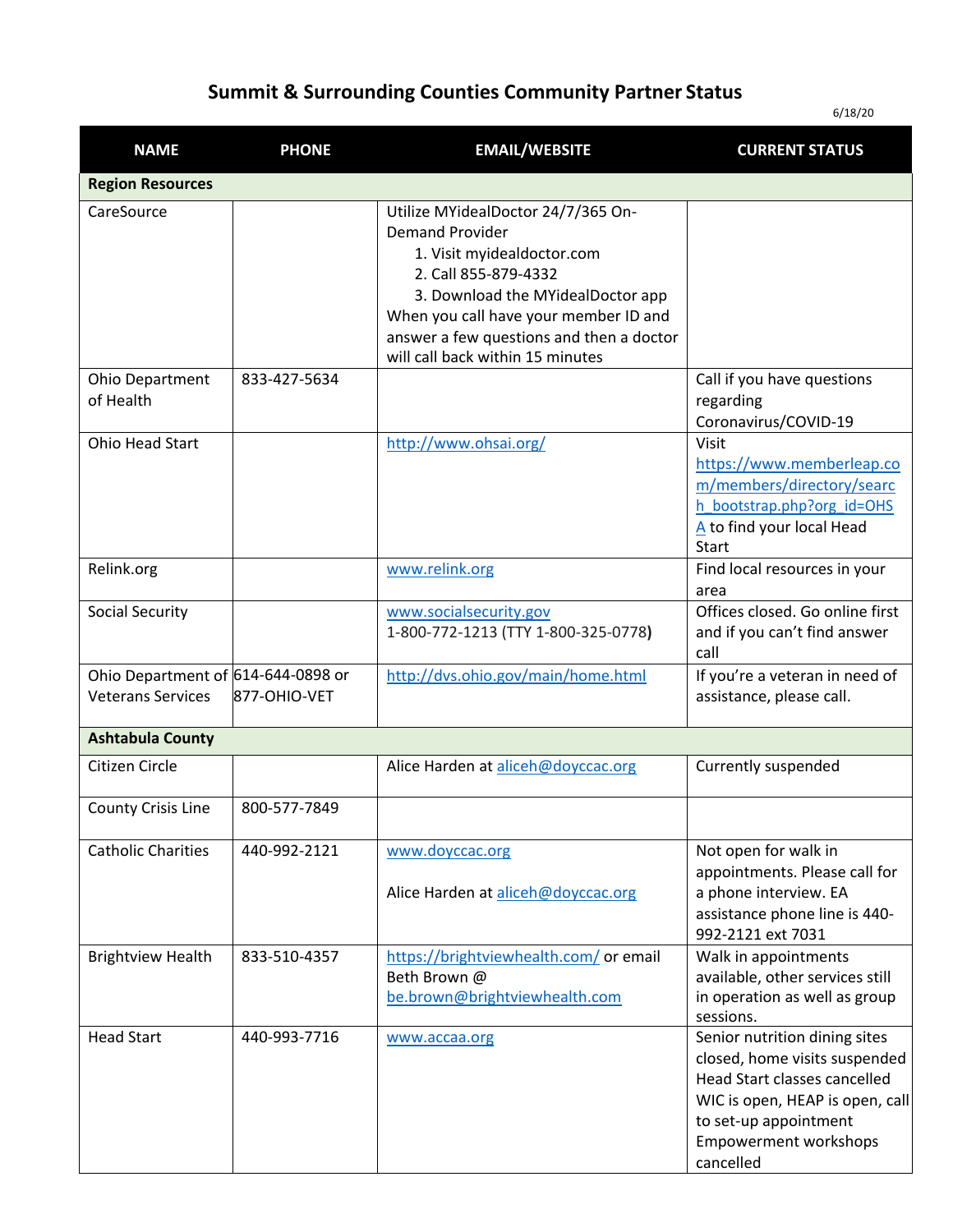| Opportunities for<br>Ohioans with | 800-251-2368            | www.ood.ohio.gov<br>Contact online:     | Offices closed but still working.<br>Call directly or online |
|-----------------------------------|-------------------------|-----------------------------------------|--------------------------------------------------------------|
| <b>Disabilities</b>               |                         |                                         |                                                              |
|                                   |                         | https://ood.ohio.gov/wps/portal/gov/ood |                                                              |
|                                   |                         | /about-us/contact-us                    |                                                              |
| Samaritan House                   | 440-992-3178            | http://ashtabulasamaritanhouse.weebly.  |                                                              |
| <b>Homeless Shelter</b>           |                         | com/                                    |                                                              |
|                                   |                         | 4125 Station Ave, Ashtabula             |                                                              |
|                                   |                         | Email: thesamaritanhouse@gmail.com      |                                                              |
| Signature Health                  | 440-578-8200            | https://www.signaturehealthinc.org/     | Open for walk-in assessments                                 |
|                                   |                         |                                         | as well as primary care                                      |
|                                   |                         | www.signaturehealthinc.org/telemedicin  | appointments. Telemedicine                                   |
|                                   |                         |                                         | services for mental health                                   |
|                                   |                         | $\mathbf{e}$                            |                                                              |
|                                   |                         |                                         | (counseling), group sessions,                                |
|                                   |                         |                                         | case management services,                                    |
|                                   |                         |                                         | and even primary care.                                       |
|                                   |                         |                                         | Pharmacies are also open and                                 |
|                                   |                         |                                         | now offering curbside pick-up                                |
|                                   |                         |                                         | as well as delivery services.                                |
| <b>Carroll County</b>             |                         |                                         |                                                              |
| <b>County Crisis Line</b>         | 330-627-5240            |                                         |                                                              |
|                                   |                         |                                         |                                                              |
| <b>HARCATUS Family</b>            | 855-806-9650            | www.harcatus.org                        | Telephone appointments                                       |
| Support & Head                    |                         |                                         | only                                                         |
| <b>Start</b>                      |                         | Head Start 740-922-0934                 |                                                              |
| United Way                        | 211                     |                                         |                                                              |
|                                   |                         | http://www.211carroll.org/              | Have flagged services in their                               |
|                                   |                         |                                         | database that are specific/                                  |
|                                   |                         |                                         | new as of the pandemic (e.g.                                 |
|                                   |                         |                                         | meals for students, rent/                                    |
|                                   |                         |                                         | mortgage assistance, food                                    |
|                                   |                         |                                         | delivery for seniors).                                       |
| <b>Columbiana County</b>          |                         |                                         |                                                              |
| <b>County Crisis Line</b>         | 330-424-7767 or         |                                         |                                                              |
|                                   | <b>Crisis Text Line</b> |                                         |                                                              |
|                                   | 4HOPE to 741741         |                                         |                                                              |
| <b>Community Action</b>           | 330-424-4013            | http://www.caaofcc.org/communityservi   |                                                              |
| Agency of                         |                         | ces/homeless-prevention/                |                                                              |
| Columbiana Co. -                  |                         |                                         |                                                              |
| <b>Homeless Shelter</b>           |                         |                                         |                                                              |
|                                   |                         |                                         |                                                              |
| <b>Head Start</b>                 | 330-424-6693 or         | http://www.caaofcc.org/headstart/       | Call regarding availability of                               |
|                                   | 740-314-8083            |                                         | programs                                                     |
| Ohio Means Jobs                   | 330-420-9675            | https://Ohiomeansjobs.com/columbiana    | Offices are closed, but are                                  |
|                                   |                         |                                         | still assisting by phone                                     |
|                                   |                         |                                         |                                                              |
| <b>Coshocton County</b>           |                         |                                         |                                                              |
| County Crisis Line                | 800-344-5818            |                                         |                                                              |
|                                   |                         |                                         |                                                              |
| <b>Head Start</b>                 | 740-622-9537            | https://www.coshoctoncountyheadstart.   | Call regarding availability of                               |
|                                   |                         | $org/$                                  | programs                                                     |
| <b>Geauga County</b>              |                         |                                         |                                                              |
|                                   |                         |                                         |                                                              |
| Citizen Circle                    | 440-279-1339 or         | Tiffany McNamara at                     | Currently suspended                                          |
|                                   | 440-283-5315            | Tmcnamara@familyprideonline.org         |                                                              |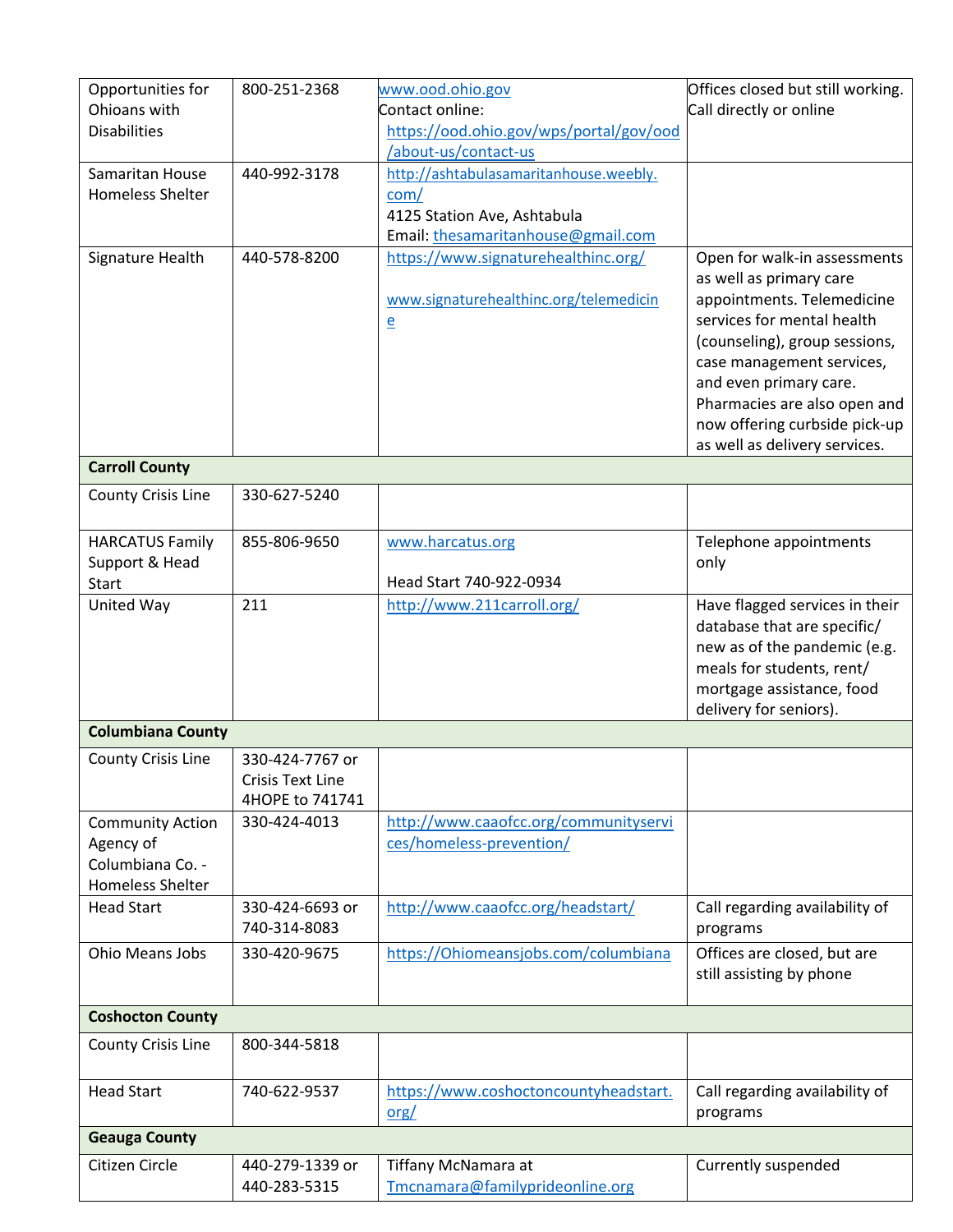| <b>County Crisis Line</b>                                | 888-285-5665 or<br>440-285-3568                        |                                                                                                                                                                                                                          |                                                                                                                                                                                                                                                                                                                                                                                                              |
|----------------------------------------------------------|--------------------------------------------------------|--------------------------------------------------------------------------------------------------------------------------------------------------------------------------------------------------------------------------|--------------------------------------------------------------------------------------------------------------------------------------------------------------------------------------------------------------------------------------------------------------------------------------------------------------------------------------------------------------------------------------------------------------|
| <b>Catholic Charites</b>                                 | 440-285-3537                                           | https://ccdocle.org/currentservices                                                                                                                                                                                      | Providing mental health &<br>substance abuse counseling<br>through tele-health services                                                                                                                                                                                                                                                                                                                      |
| Geauga County<br>Department on<br>Aging                  |                                                        | https://www.co.geauga.oh.us/Department<br>s/Aging<br>Chardon Senior Center: 440-279-2126<br>Middlefield Senior Center: 440-623-0611<br>West Geauga Senior Center: 440-279-2163<br>Bainbridge Senior Center: 440-279-1313 | Deliver meals to homes and<br>congregate meals are being<br>offered in drive up/carry<br>out meal formats                                                                                                                                                                                                                                                                                                    |
| <b>Head Start</b>                                        | 440-551-9600                                           | http://www.lguhs.org/                                                                                                                                                                                                    | Call regarding availability of<br>programs                                                                                                                                                                                                                                                                                                                                                                   |
| Lake-Geauga<br>Center                                    | 440-255-0678                                           | https://www.lgrc.us/<br>email: info@lgrc.us                                                                                                                                                                              | Still accepting new clients,<br>and referrals to outpatient or<br>residential treatment<br>services, walk-in intakes are<br>also temporarily suspended                                                                                                                                                                                                                                                       |
| Opportunities for<br>Ohioans with<br><b>Disabilities</b> | 800-251-2368                                           | www.ood.ohio.gov<br>Contact online:<br>https://ood.ohio.gov/wps/portal/gov/ood/<br>about-us/contact-us                                                                                                                   | Offices closed but still working.<br>Call directly or online                                                                                                                                                                                                                                                                                                                                                 |
| Project Hope<br><b>Homeless Shelter</b>                  | Call 211 from a<br>Lake County line<br>or 440-639-4420 | https://projecthopeforthehomeless.org/                                                                                                                                                                                   |                                                                                                                                                                                                                                                                                                                                                                                                              |
| <b>Harrison County</b>                                   |                                                        |                                                                                                                                                                                                                          |                                                                                                                                                                                                                                                                                                                                                                                                              |
| <b>County Crisis Line</b>                                | 800-354-4357 or<br>740-696-9447                        |                                                                                                                                                                                                                          |                                                                                                                                                                                                                                                                                                                                                                                                              |
| <b>HARCATUS Family</b><br>Support & Head<br><b>Start</b> | 855-806-9650                                           | www.harcatus.org<br>Head Start 740-922-0934                                                                                                                                                                              | Telephone appointments<br>only                                                                                                                                                                                                                                                                                                                                                                               |
| <b>Holmes County</b>                                     |                                                        |                                                                                                                                                                                                                          |                                                                                                                                                                                                                                                                                                                                                                                                              |
| County Crisis Line                                       | 330-264-9029                                           |                                                                                                                                                                                                                          |                                                                                                                                                                                                                                                                                                                                                                                                              |
| Anazao                                                   | 800-721-9472<br>or<br>330-674-4608                     | https://www.anazao.co/<br>212 North Washington St Suite 303,<br>Millersburg                                                                                                                                              | <b>Currently offering ALL</b><br>SERVICES, but are only offering<br>TELEHEALTH<br>(videoconference, phone or<br>text) to consumers. Using a<br>digital intake process and are<br>supporting with case<br>management, reentry and<br>treatment services through<br>Client-Preferred Telehealth<br>Options - we ask the clients<br>what they are comfortable<br>with/familiar with and use that<br>technology. |
| <b>Head Start</b>                                        | 740-622-9801                                           | https://www.knohoco.org/                                                                                                                                                                                                 | Call regarding availability of<br>programs.<br>HEAP call 330-674-6479                                                                                                                                                                                                                                                                                                                                        |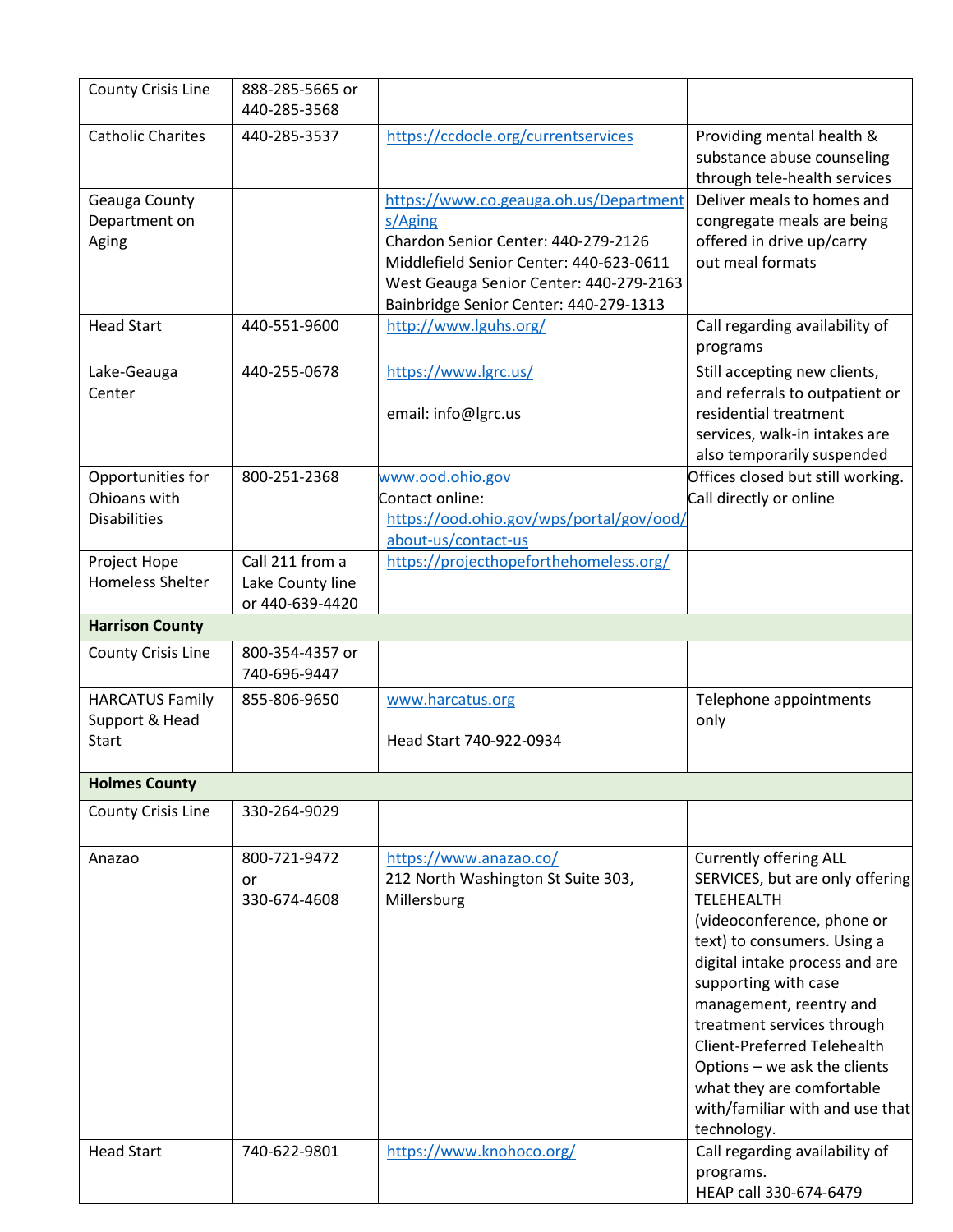| <b>Jefferson County</b>                                  |                                 |                                                                       |                                                                                                                                                                                                                                                                                                                                                                                                                     |
|----------------------------------------------------------|---------------------------------|-----------------------------------------------------------------------|---------------------------------------------------------------------------------------------------------------------------------------------------------------------------------------------------------------------------------------------------------------------------------------------------------------------------------------------------------------------------------------------------------------------|
| County Crisis Line                                       | 740-264-1627                    |                                                                       |                                                                                                                                                                                                                                                                                                                                                                                                                     |
| <b>City Rescue</b><br><b>Mission Homeless</b><br>Shelter | 740-283-1621                    | https://cityrescue.org/<br>142 North 6 <sup>th</sup> St, Steubenville |                                                                                                                                                                                                                                                                                                                                                                                                                     |
| <b>Coleman Services</b>                                  | 800-673-1347                    | https://www.colemanservices.org/<br>24/7 crisis support: 740-996-7127 | Center is open and offering<br>virtual and telehealth<br>appointments                                                                                                                                                                                                                                                                                                                                               |
| <b>Head Start</b>                                        | 330-424-7221                    | http://www.caaofcc.org/                                               | Call regarding availability of<br>programs                                                                                                                                                                                                                                                                                                                                                                          |
| <b>Urban Missions</b>                                    | 740-282-8010                    | https://www.urbanmission.org/                                         | See website for updates<br>regarding all services                                                                                                                                                                                                                                                                                                                                                                   |
| <b>Lake County</b>                                       |                                 |                                                                       |                                                                                                                                                                                                                                                                                                                                                                                                                     |
| <b>Reentry Coalition</b>                                 | 440-354-2158                    | http://reentrylakeohio.org/<br>Bri Moon at brim@lclifeline.org        | Available by email or phone                                                                                                                                                                                                                                                                                                                                                                                         |
| Citizen Circle                                           |                                 |                                                                       | Currently not operating.<br>Still send referrals and<br>agencies will contact them<br>with assistance                                                                                                                                                                                                                                                                                                               |
| <b>County Crisis Line</b>                                | 800-411-0103 or<br>440-953-8255 |                                                                       |                                                                                                                                                                                                                                                                                                                                                                                                                     |
| <b>Catholic Charities</b>                                | 440-352-6191                    | https://ccdocle.org/facility/catholic-<br>charities-lake-county       | Open for business; however,<br>most of our services are<br>utilizing telehealth with<br>clients. Our residential<br>treatment facilities are open.<br>Our food banks remain open.                                                                                                                                                                                                                                   |
| <b>Crossroads Health</b>                                 | 440-255-1700                    | https://crossroadshealth.org/                                         | Walk-ins: please call ahead.<br>Transitioning to telephone<br>and video services                                                                                                                                                                                                                                                                                                                                    |
| <b>Goodwill Industries</b>                               | 330-759-7921                    | https://goodwillyoungstown.org/                                       | Providing employment<br>pathways to support<br>employers with urgent hiring<br>needs. They are assisting<br>potential employees through<br>the application process by<br>providing virtual and remote<br>job applications and resume<br>building support. Goodwill<br>Youngstown offers online<br>essential skills programs,<br>digital literacy assessments,<br>job search techniques,<br>trainings and workshops. |
| <b>Head Start</b>                                        | 440-551-9600                    | http://www.lguhs.org/                                                 | Call regarding availability of<br>programs                                                                                                                                                                                                                                                                                                                                                                          |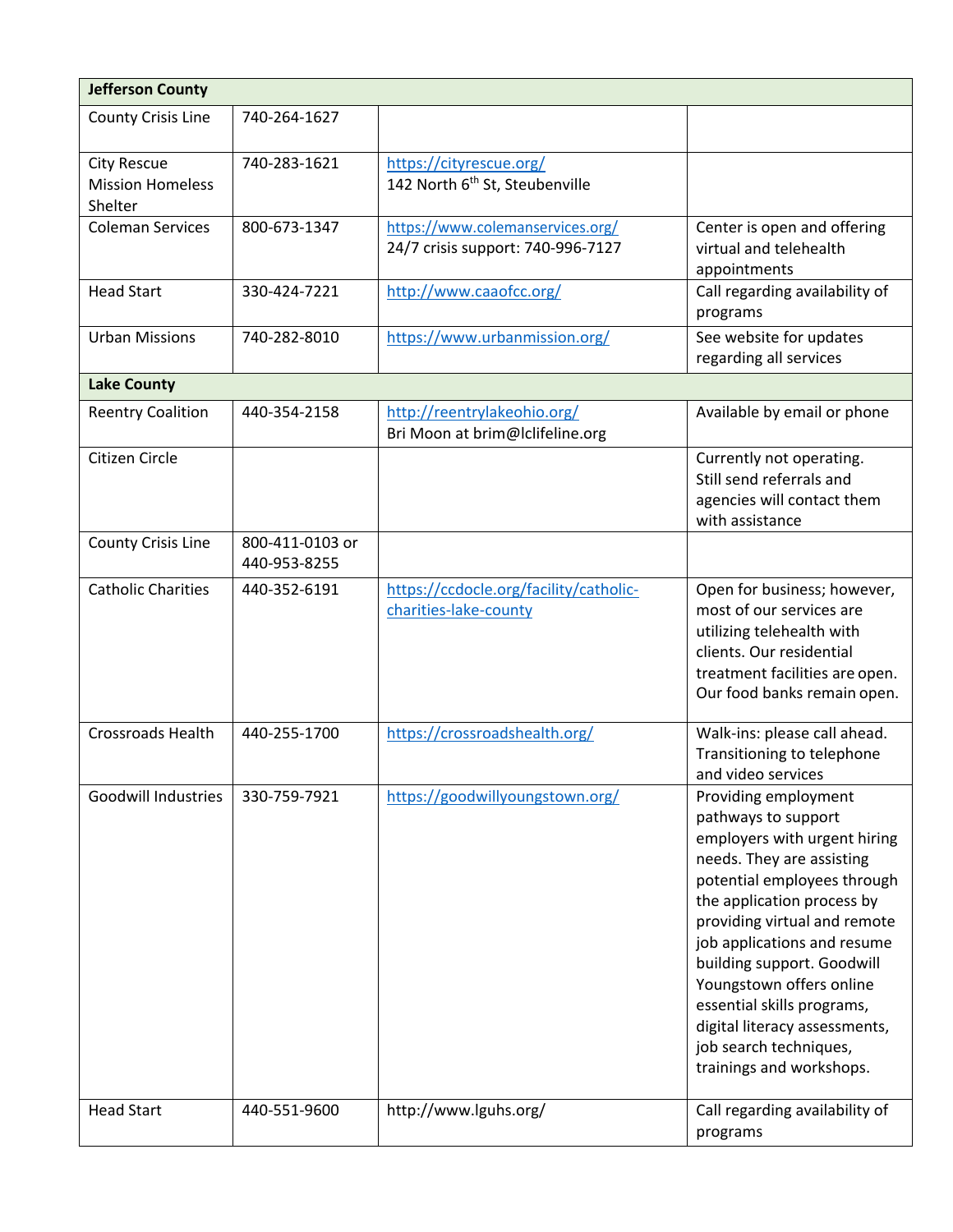| Lake County                         | 440-350-4000     | Use www.OhioMeansJobs.com for job                               | May only be reached by                                   |
|-------------------------------------|------------------|-----------------------------------------------------------------|----------------------------------------------------------|
| OhioMeansJobs                       |                  | search                                                          | phone. Choose the job seeker                             |
|                                     |                  |                                                                 | option after you call and<br>leave a message. Messages   |
|                                     |                  |                                                                 | will be distributed to the                               |
|                                     |                  |                                                                 | appropriate worker.                                      |
| Lake-Geauga                         | 440-255-0678     | https://www.lgrc.us/                                            | Still accepting new clients,                             |
| Center                              |                  |                                                                 | and referrals to outpatient or                           |
|                                     |                  | email: info@lgrc.us                                             | residential treatment                                    |
|                                     |                  |                                                                 | services, walk-in intakes are                            |
|                                     |                  |                                                                 | also temporarily suspended.                              |
| Opportunities for                   | 800-251-2368     | www.ood.ohio.gov                                                | Offices closed but still working.                        |
| Ohioans with<br><b>Disabilities</b> |                  | Contact online:                                                 | Call directly or online                                  |
|                                     |                  | https://ood.ohio.gov/wps/portal/gov/ood/<br>about-us/contact-us |                                                          |
| Project Hope                        | Call 211 from a  | https://projecthopeforthehomeless.org/                          |                                                          |
| <b>Homeless Shelter</b>             | Lake County line |                                                                 |                                                          |
|                                     | or 440-639-4420  |                                                                 |                                                          |
| Senior Support                      | 330-520-4038     | https://rsvp.fcsserves.org/                                     | Provides services including                              |
| <b>Action Group</b>                 | x2222            |                                                                 | delivery of groceries, food                              |
|                                     |                  |                                                                 | boxes, medications,                                      |
|                                     |                  |                                                                 | transportation to medical                                |
|                                     |                  |                                                                 | appointments, check-in calls                             |
|                                     |                  |                                                                 | and sewing masks.                                        |
| Signature Health                    | 440-578-8200     | https://www.signaturehealthinc.org/                             | Open for walk-in assessments                             |
|                                     |                  |                                                                 | as well as primary care                                  |
|                                     |                  | www.signaturehealthinc.org/telemedicine                         | appointments. Telemedicine<br>services for mental health |
|                                     |                  |                                                                 | (counseling), group sessions,                            |
|                                     |                  |                                                                 | case management services,                                |
|                                     |                  |                                                                 | and even primary care.                                   |
|                                     |                  |                                                                 | Pharmacies are also open and                             |
|                                     |                  |                                                                 | now offering curbside pick-up                            |
|                                     |                  |                                                                 | as well as delivery services.                            |
| <b>Mahoning County</b>              |                  |                                                                 |                                                          |
| Citizen Circle                      | 330-743-3700     | Lola Simmons at                                                 | Due to the unavailability the                            |
|                                     |                  | homeforgood20@gmail.com                                         | regular meeting site, Citizen                            |
|                                     |                  | In-Box on Facebook at: Home for Good                            | Circle meetings will resume                              |
|                                     |                  |                                                                 | on Wednesday June 3, 2020                                |
|                                     |                  |                                                                 | at 11:00 a.m., pending the<br>assessment of the current  |
|                                     |                  |                                                                 | state of emergency. Circle                               |
|                                     |                  |                                                                 | meetings are held on the first                           |
|                                     |                  |                                                                 | Wednesday of each month.                                 |
|                                     |                  |                                                                 |                                                          |
| <b>BrightView Health</b>            | 833-510-4357     | www.brightviewhealth.com                                        | Walk in appointments                                     |
|                                     |                  |                                                                 | available, other services still                          |
|                                     | 211              |                                                                 | in operation.                                            |
| <b>County Crisis Line</b>           |                  |                                                                 |                                                          |
| <b>Coleman Services</b>             | 800-673-1347 or  | https://www.colemanservices.org/                                | Open Monday-Friday from 8                                |
|                                     | 330-744-2991     |                                                                 | am to 5 pm for patients, Walk-                           |
|                                     |                  |                                                                 | in Evaluation and Diagnostic                             |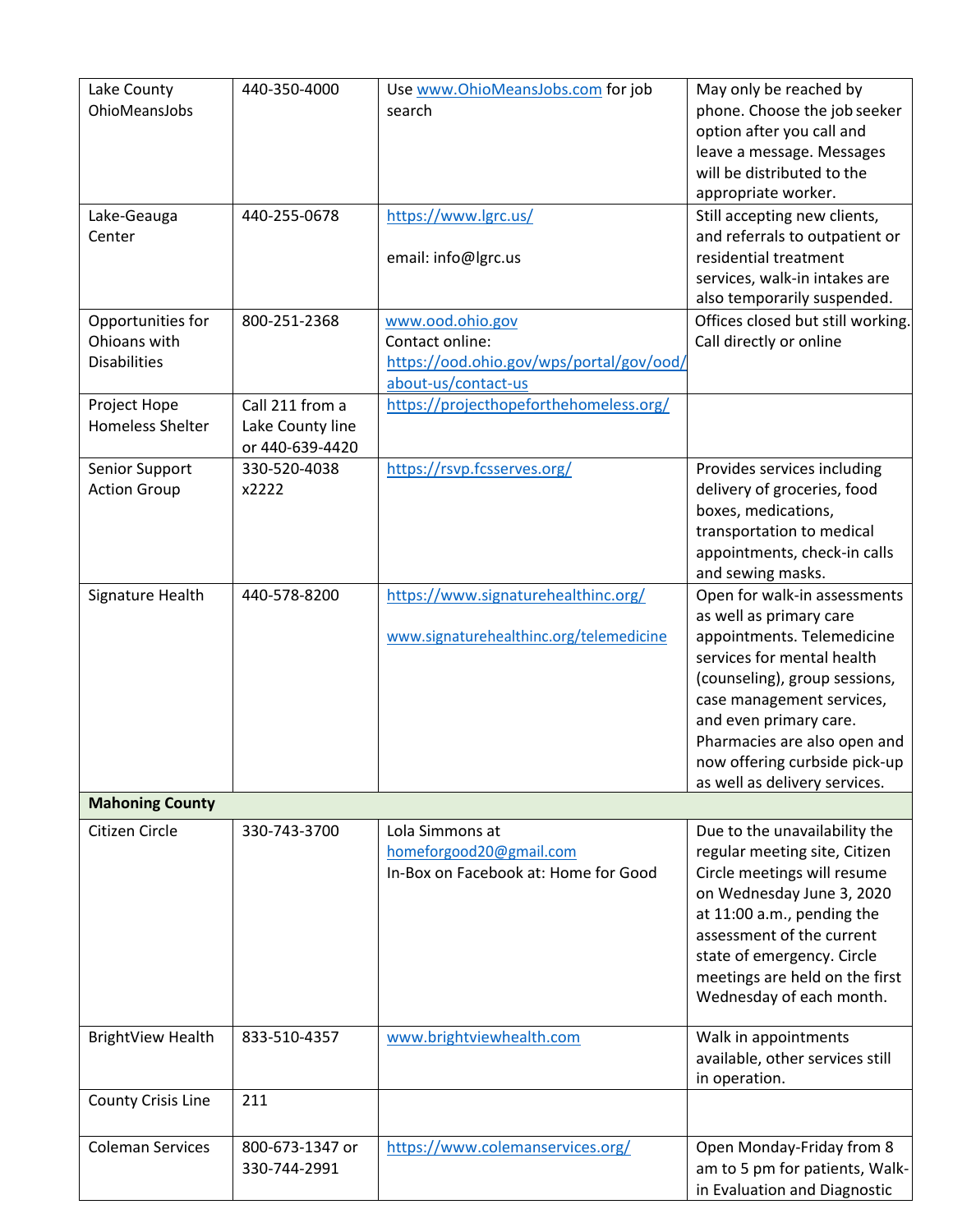|                                                                    |              |                                                                                                    | Assessment Clinic for any<br><b>Mahoning County resident</b><br>every business day from 12-3<br>pm. Also, offering virtual<br>appointments                                                                                                                                                                                                                                                                                                                                                                                                                                                           |
|--------------------------------------------------------------------|--------------|----------------------------------------------------------------------------------------------------|------------------------------------------------------------------------------------------------------------------------------------------------------------------------------------------------------------------------------------------------------------------------------------------------------------------------------------------------------------------------------------------------------------------------------------------------------------------------------------------------------------------------------------------------------------------------------------------------------|
| Compass Family &<br><b>Community Services</b>                      | 330-782-5664 | https://compassfamily.org/<br>or<br>email or call Laura Consiglio:<br>lconsiglio@compassfamily.org | <b>COMPASS Family &amp;</b><br><b>Community Services'</b><br>workforce program continues<br>to be up and running. A few<br>limitations on how we deliver<br>services but, other than that,<br>we are helping individuals<br>with a mental health<br>diagnosis and/or a substance<br>abuse disorder find<br>employment                                                                                                                                                                                                                                                                                |
| <b>Flying High</b>                                                 | 330-797-3995 | http://flyinghighinc.org/                                                                          | Has resumed all activities.<br>Resumed orientations as well<br>as the training for the<br>programming offered at Flying<br><b>High Professional</b><br>Development Center                                                                                                                                                                                                                                                                                                                                                                                                                            |
| <b>Head Start</b>                                                  | 330-736-0071 | http://www.altaheadstart.org/en/                                                                   | During this time, staff are<br>continuing to support families<br>remotely via phone calls, texts<br>and emails. They engage<br>families with educational<br>materials available online and<br>through the mail. Family<br>advocates work with families<br>on parent engagement via<br>phone, emails, and texts.<br>Alta is also providing fresh<br>fruits and vegetables to<br>families as part of their<br>Healthy Habits, Healthy kids<br>initiative. Families can pick up<br>fresh food at various<br>distribution sites or have food<br>delivered to their home if they<br>are unable to travel. |
| Home for Good<br><b>Reentry Resource</b><br><b>Referral Center</b> | 330-743-3700 | Lola Simmons at<br>homeforgood20@gmail.com<br>In-Box on Facebook at: Home for Good                 | Offices closed through June<br>1, 2020. Clients are advised<br>to email the office for<br>immediate response to their<br>needs. Staff will respond to<br>voice mail messages<br>following the reassessment<br>of the current state of<br>emergency.                                                                                                                                                                                                                                                                                                                                                  |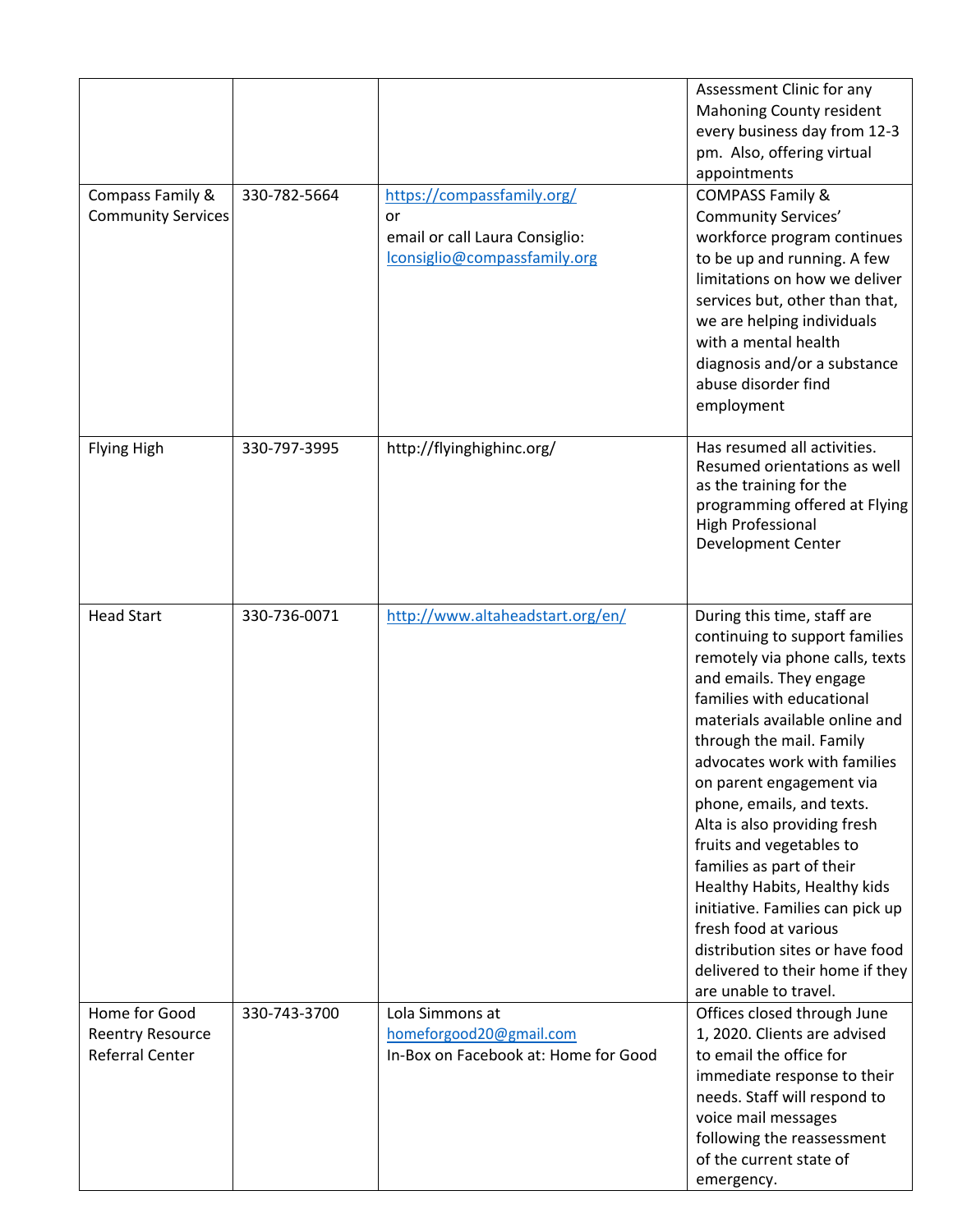| <b>Mahoning County</b><br><b>Veterans Service</b><br>Commission | 330-740-2450             | https://www.mahoningcountyoh.gov/568/<br><b>Veterans-Service-Commission</b>                                                        | Veterans/dependents we are<br>still processing claims and<br>other related appointments,<br>please call for details or for<br>any questions.                                                                                                                                                                                                      |
|-----------------------------------------------------------------|--------------------------|------------------------------------------------------------------------------------------------------------------------------------|---------------------------------------------------------------------------------------------------------------------------------------------------------------------------------------------------------------------------------------------------------------------------------------------------------------------------------------------------|
| <b>Mahoning Valley</b><br><b>Reentry Coalition</b>              | 330-469-3659             | Chairperson-Celeste Rodgers 330-727-7436<br>Co-Chairperson-James Brown<br>Email:<br>mahoningvalleyreentrycoalition@hotmail.<br>com | We are open for calls<br>and limited services.<br>Case by case situation in<br>services being rendered.                                                                                                                                                                                                                                           |
| <b>Ohio Means Jobs</b>                                          | 330-965-1787<br>option 0 | https://Ohiomeansjobs.com/mahoning                                                                                                 | Currently closed, but still<br>assisting by phone                                                                                                                                                                                                                                                                                                 |
| The Red Zone                                                    | 330-787-1367             | www.theredzoneoh.com<br>email: mroberson@theredzoneyt.com                                                                          | Still accepting new clients<br>and referrals. Telehealth<br>options, including individual<br>& group sessions via Zoom.<br>Have available beds for males<br>and females in sober living<br>houses.                                                                                                                                                |
| <b>Rescue Mission</b>                                           | 330-744-5486             | https://rescuemissionmv.org/<br>962 Martin Luther King Jr. Blvd,<br>Youngstown                                                     |                                                                                                                                                                                                                                                                                                                                                   |
| Youngstown<br><b>Community Action</b><br>Partnership            | 330-747-7921             | www.mycaphelp.com                                                                                                                  | Taking phone calls & will<br>respond to emails. An<br>extension to Winter Crisis<br>Program through May 1 <sup>st</sup> &<br>Home Energy Assistance<br>Program (HEAP) through June<br>1st. Visit EnergyHelp.Ohio.gov<br>for more information or call<br>800-282-0880. Senior<br>services accessible by phone<br>as well as employment<br>services |
| <b>Portage County</b>                                           |                          |                                                                                                                                    |                                                                                                                                                                                                                                                                                                                                                   |
| Citizen Circle                                                  |                          |                                                                                                                                    | Accepting referrals and in-<br>person and/or webinar<br>sessions WILL be held<br>effective July 16, 2020 (Held<br>on the 3rd Wednesday of the<br>Month at 3922 Lovers Lane,<br>Ravenna)                                                                                                                                                           |
| <b>Community Action</b><br>Council                              | 330-297-1456             | Email: info@cacportage.net                                                                                                         | Limited services available for<br>heating and other<br>emergencies.<br>HEAP/PIPP/Utility Assistance:<br>All emergency HEAP services<br>extended to May 1, 2020.                                                                                                                                                                                   |
| <b>County Crisis Line</b>                                       | 866-449-8518             |                                                                                                                                    |                                                                                                                                                                                                                                                                                                                                                   |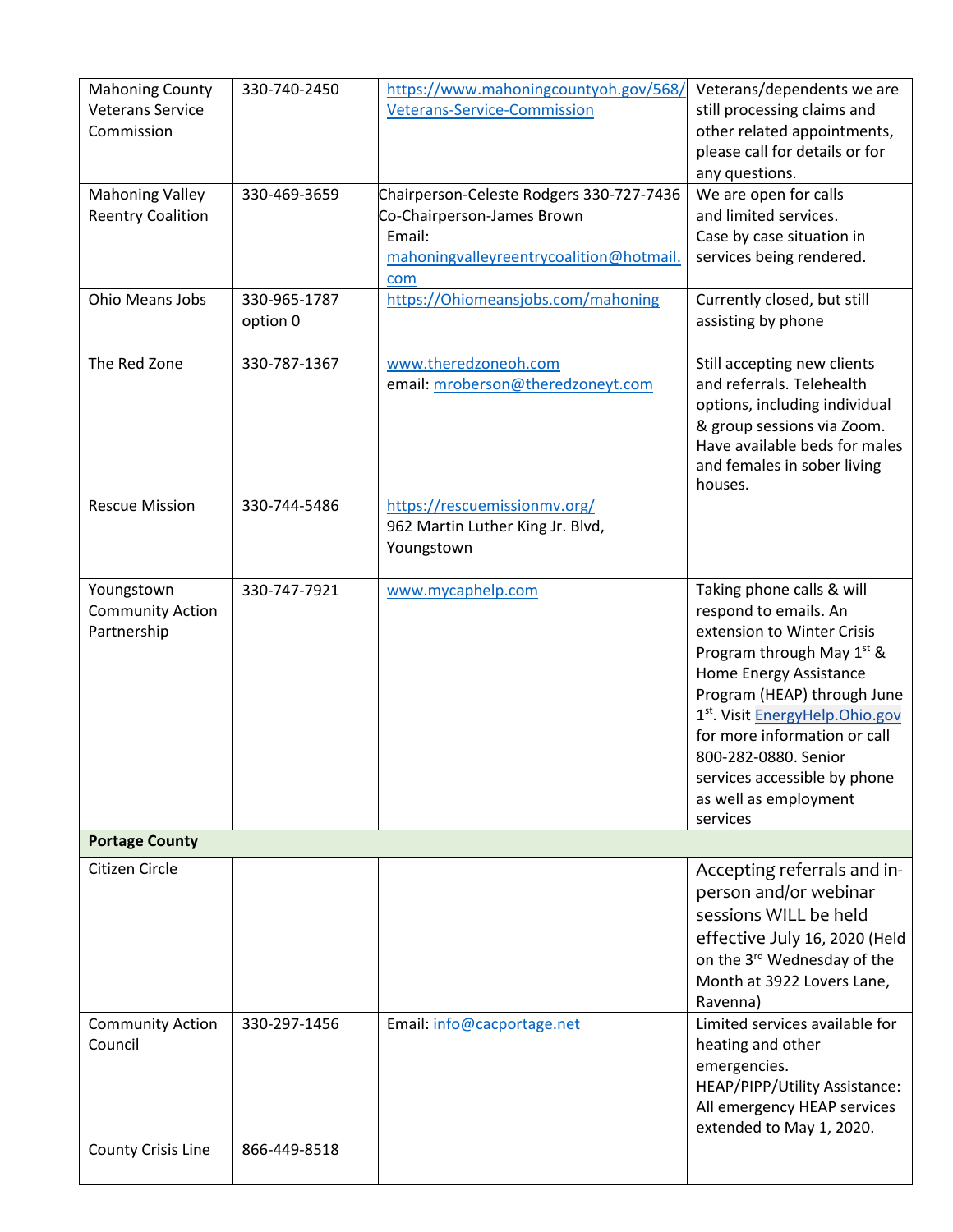| <b>Brimfield</b><br>Community | 234-817-1284    |                                                                       | Food Cupboard-normal hours<br>with curbside pickup                                                                                                             |
|-------------------------------|-----------------|-----------------------------------------------------------------------|----------------------------------------------------------------------------------------------------------------------------------------------------------------|
| Cupboard                      |                 |                                                                       |                                                                                                                                                                |
| <b>Catholic Charites</b>      | 330-297-7745    |                                                                       | Caritias Café is closed. Offices<br>closed to the public on<br>Tuesdays and Thursdays.<br>Please call to set-up<br>appointment for services and<br>food pantry |
| <b>Coleman Services</b>       | 800-673-1347    | https://www.colemanservices.org/<br>24/7 crisis support: 877-796-3555 | Center is open and<br>offering virtual and<br>telehealth appointments.                                                                                         |
| Family &                      | 330-673-0034    | https://fcsserves.org/                                                | Open                                                                                                                                                           |
| Community                     |                 | millerstaff@fcsohio.org,                                              | Center for Hope has meals                                                                                                                                      |
| <b>Services</b>               |                 |                                                                       |                                                                                                                                                                |
|                               |                 | mbarrett@fcsohio.org,                                                 | to-go from 11:30a-12:30p.                                                                                                                                      |
|                               |                 | tearles@fcsohio.org                                                   | Pantry Hours: call for                                                                                                                                         |
|                               |                 |                                                                       | appointment                                                                                                                                                    |
|                               |                 |                                                                       | Meals in Motion-continuing                                                                                                                                     |
|                               |                 |                                                                       | delivery Kent Social Services                                                                                                                                  |
|                               |                 |                                                                       | continuing to serve food to-                                                                                                                                   |
|                               |                 |                                                                       | go from 1130a-1230p &                                                                                                                                          |
|                               |                 |                                                                       | pantry services are by                                                                                                                                         |
|                               |                 |                                                                       | delivery and an appointment                                                                                                                                    |
|                               |                 |                                                                       | is needed.                                                                                                                                                     |
|                               |                 |                                                                       |                                                                                                                                                                |
| <b>Head Start</b>             | 330-297-7795    | http://www.portagelearningcenters.com/                                | Call regarding availability of                                                                                                                                 |
|                               |                 |                                                                       | programs                                                                                                                                                       |
| Job & Family                  | 1-844-640-6446  | Shared Services: 1-844-640-OHIO (6446)                                | Offices closed. Any inquiries                                                                                                                                  |
| <b>Services</b>               |                 |                                                                       | and/or request call Shared                                                                                                                                     |
|                               |                 | 24/7 Abuse & Neglect Hotline 330-297-                                 | Services. Applications may                                                                                                                                     |
|                               |                 | <b>CARE</b>                                                           | be picked up & dropped                                                                                                                                         |
|                               |                 |                                                                       | off at the front door.                                                                                                                                         |
|                               |                 |                                                                       |                                                                                                                                                                |
| Haven of Portage              | 330-990-4949    | amnoble@portagehaven.org                                              | Please call and will be able to                                                                                                                                |
| <b>County Homeless</b>        |                 |                                                                       | assist with resources.                                                                                                                                         |
| Shelter                       |                 |                                                                       | Currently closed                                                                                                                                               |
| Miller Community              | 330-673-0034    | https://fcsserves.org/                                                | Open and operating as                                                                                                                                          |
| House (emergency              |                 | millerstaff@fcsohio.org,                                              | normal                                                                                                                                                         |
|                               |                 |                                                                       |                                                                                                                                                                |
| homeless shelter)             |                 | mbarrett@fcsohio.org,                                                 |                                                                                                                                                                |
|                               |                 | tearles@fcsohio.org                                                   |                                                                                                                                                                |
|                               |                 |                                                                       |                                                                                                                                                                |
| Ohio Means Jobs               | 330-965-1787    |                                                                       | Opening the Jobs Center on                                                                                                                                     |
|                               | option 0        |                                                                       | Monday, June 29 <sup>th</sup> to limited                                                                                                                       |
|                               |                 |                                                                       | seating with appropriate                                                                                                                                       |
|                               |                 |                                                                       | physical distancing measures                                                                                                                                   |
|                               |                 |                                                                       | in place; Reentry-related                                                                                                                                      |
|                               |                 |                                                                       | information, referrals,                                                                                                                                        |
|                               |                 |                                                                       | requests, etc. can utilize my                                                                                                                                  |
|                               |                 |                                                                       | contact information at                                                                                                                                         |
|                               |                 |                                                                       | jarrid.mcintosh@jfs.ohio.gov                                                                                                                                   |
|                               |                 |                                                                       | OR 330-422-9733                                                                                                                                                |
|                               |                 |                                                                       |                                                                                                                                                                |
| Opportunities for             | 330-643-3080 or |                                                                       | Offices closed but still                                                                                                                                       |
|                               |                 | www.ood.ohio.gov<br>Contact online:                                   |                                                                                                                                                                |
| Ohioans with                  | 800-251-2368    |                                                                       | working. Call directly or                                                                                                                                      |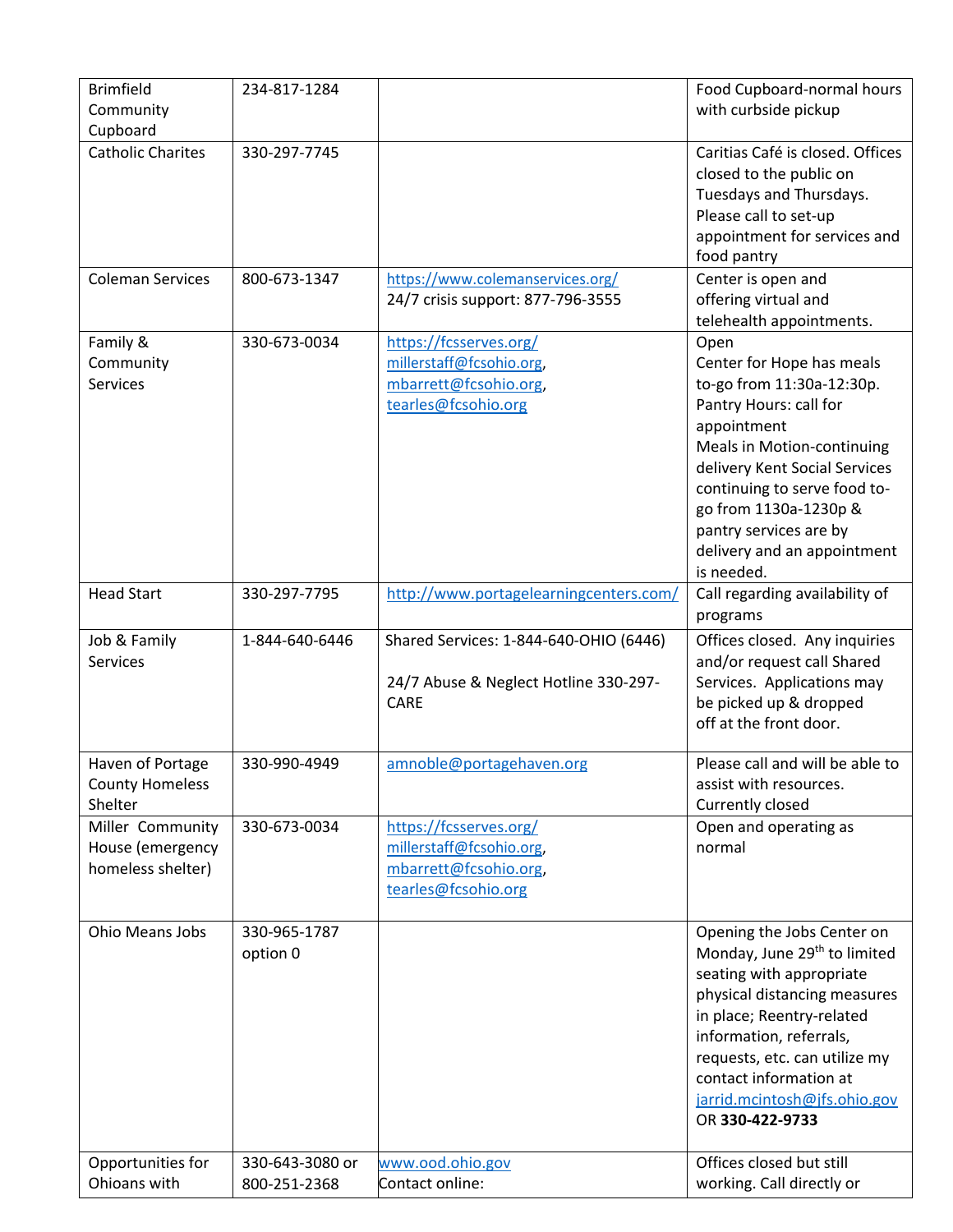| <b>Disabilities</b>                                                                  |              | https://ood.ohio.gov/wps/portal/gov/ood/a<br>bout-us/contact-us                                                  | online                                                                                                                                                                                                                                                                                                                                                                                                                                                                    |
|--------------------------------------------------------------------------------------|--------------|------------------------------------------------------------------------------------------------------------------|---------------------------------------------------------------------------------------------------------------------------------------------------------------------------------------------------------------------------------------------------------------------------------------------------------------------------------------------------------------------------------------------------------------------------------------------------------------------------|
| Passages                                                                             | 330-296-3237 | https://www.passages-oh.org/<br>email: info@passages-oh.org                                                      | Offices closed but taking<br>phone calls.                                                                                                                                                                                                                                                                                                                                                                                                                                 |
| Summit<br>Psychological<br>Associates                                                | 330-296-3700 | https://summit-psychological.org/<br>Intake 234-718-2331                                                         | Offices are transitioning to<br>telehealth remote services                                                                                                                                                                                                                                                                                                                                                                                                                |
| United Way                                                                           | 330-297-1424 |                                                                                                                  | Please contact 211 for any<br>questions                                                                                                                                                                                                                                                                                                                                                                                                                                   |
| <b>Stark County</b>                                                                  |              |                                                                                                                  |                                                                                                                                                                                                                                                                                                                                                                                                                                                                           |
| Coalition & Citizen<br>Circle                                                        | 330-451-7737 | https://www.facebook.com/Starkreentry<br>coalition<br>or email Rebecca Haymond:<br>Rhhaymond@starkcountyohio.gov | Currently not operating.<br>Still send referrals and<br>agencies will contact them<br>with assistance                                                                                                                                                                                                                                                                                                                                                                     |
| Community<br>Restoration<br><b>Centers of Stark</b><br>County-CRC<br>(formerly CTCC) |              | Chandra Bryant CEO at<br>cbrown@crcstark.org                                                                     | Open/essential residential<br>center for TC/TT/PRC Clients                                                                                                                                                                                                                                                                                                                                                                                                                |
| <b>County Crisis Line</b>                                                            | 330-966-7343 |                                                                                                                  |                                                                                                                                                                                                                                                                                                                                                                                                                                                                           |
| <b>Brightview Health</b>                                                             | 833-510-4357 | https://brightviewhealth.com/                                                                                    | Group therapy suspended,<br>other services still in<br>operation                                                                                                                                                                                                                                                                                                                                                                                                          |
| <b>Coleman Services</b>                                                              | 800-673-1347 | https://www.colemanservices.org/<br>24/7 crisis support: 877-796-3555                                            | Center is open and offering<br>virtual and telehealth<br>appointments                                                                                                                                                                                                                                                                                                                                                                                                     |
| <b>CommQuest</b>                                                                     | 330-453-8252 | https://www.commquest.org/consumer-<br>rights-and-website-privacy/                                               | Still doing assessments they<br>are being done over the<br>phone. Each one takes about<br>1 1/2 hours to do assessment<br>and paperwork. We set client<br>up can have paperwork<br>mailed to them or emailed.<br>We let client know first call<br>will be paperwork then half<br>hour later counselor will be<br>calling for assessment<br>portion. We let them know<br>call will most likely come in as<br>restricted. Most our<br>counselors are remoting from<br>home. |
| Foundations                                                                          | 330-454-2888 | http://www.foundationscanton.org/index<br>.html                                                                  | Group work is being<br>conducted virtually                                                                                                                                                                                                                                                                                                                                                                                                                                |
| <b>Head Start</b>                                                                    | 330-456-6218 | https://www.sccaa.org/<br>email: help@sccaa.org                                                                  | Offices closed. Call regarding<br>availability of programs                                                                                                                                                                                                                                                                                                                                                                                                                |
|                                                                                      |              |                                                                                                                  |                                                                                                                                                                                                                                                                                                                                                                                                                                                                           |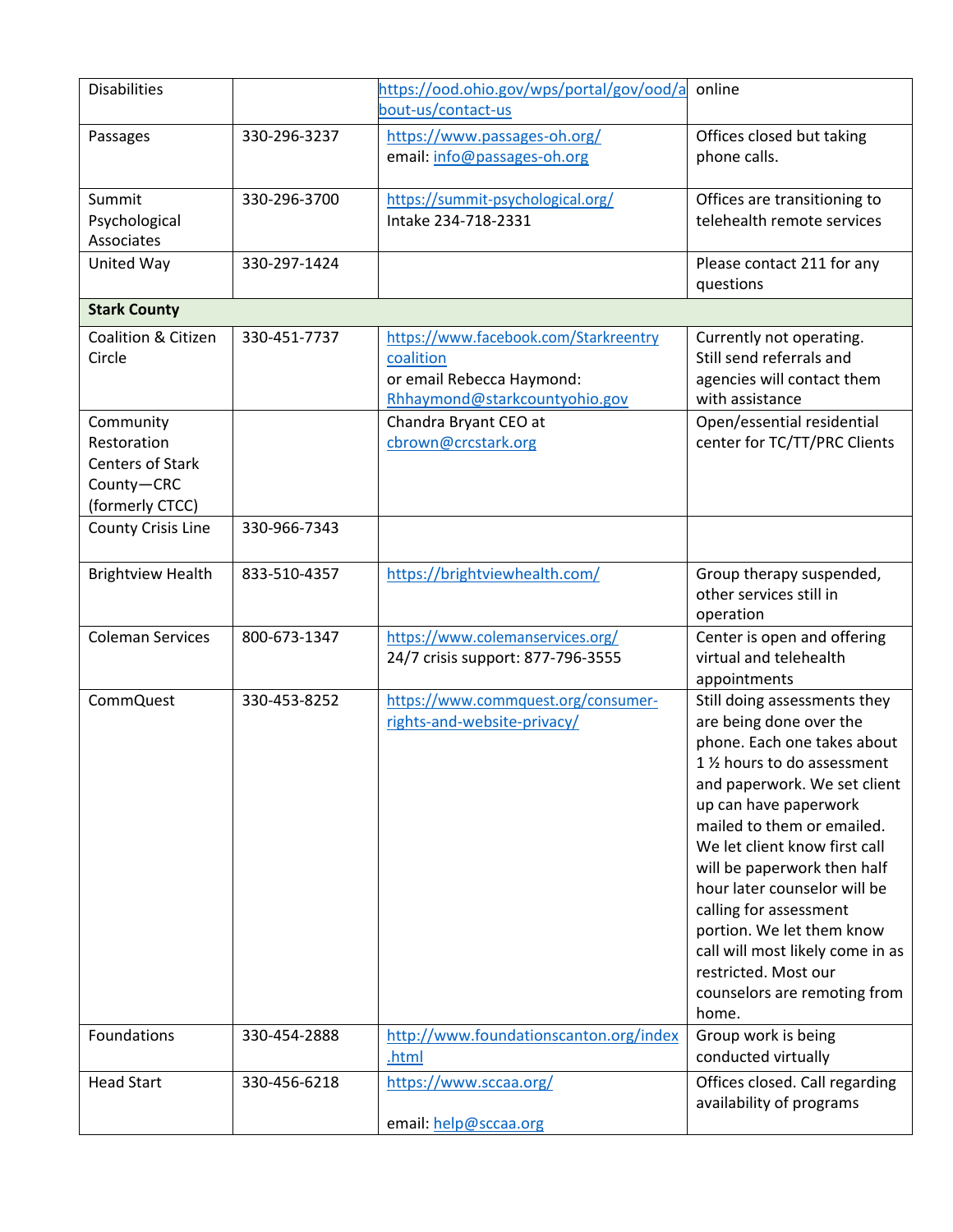| Here for You<br>Enterprise                     | 234-334-3406                       |                                                                                                                                                                                                                     | Will continue to do face-to-<br>face<br>assessments. Counseling will<br>be completed through<br>telephone.                                                                                                                             |
|------------------------------------------------|------------------------------------|---------------------------------------------------------------------------------------------------------------------------------------------------------------------------------------------------------------------|----------------------------------------------------------------------------------------------------------------------------------------------------------------------------------------------------------------------------------------|
| Make-A-Way                                     | 330-837-0650                       | http://www.makeaway.org/                                                                                                                                                                                            | Center is closed with the<br>exception of Wednesday<br>evening peer group                                                                                                                                                              |
| Men's Challenge                                | 330-754-6203<br>or<br>330-821-6203 | http://www.menschallenge.org/<br>email: prayer@menschallenge.org<br>Contact Person - Rex Morey                                                                                                                      | Classes will restart on June 1,<br>2020.                                                                                                                                                                                               |
| Mental Health &<br><b>Addiction Recovery</b>   | 330-455-6644                       | https://starkmhar.org/                                                                                                                                                                                              | Offices are temporarily<br>closed to the public                                                                                                                                                                                        |
| <b>NAMI</b>                                    | 330-455-6264                       | https://namistarkcounty.org/                                                                                                                                                                                        | Office is closed to the public<br>& all meetings & events<br>canceled.                                                                                                                                                                 |
| Refuge of Hope<br>Ministries                   |                                    | http://www.refugeofhope.org/                                                                                                                                                                                        | Provides meals, shelter and<br>hope for Stark County<br>residents. During this time,<br>they have increased the<br>number of meals offered<br>from 8 to 11 per week and<br>have altered meal<br>distribution to a carry-out<br>format. |
| <b>Stark County</b><br><b>Veterans Service</b> | 330-451-7457                       | www.starkcountyohio.gov/veterans<br>Medical transportation call 330-451-7457<br>option 3<br>Benefit Services: phone interviews<br><b>Emergency Financial Assistance: accepted</b><br>in person, as a walk-in basis. | Call for services offered from<br>8:00am to 4:00pm. Satellite<br>offices closed.                                                                                                                                                       |
| Summit<br>Psychological<br>Associates          | 330-493-2554                       | https://summit-psychological.org/<br>Intake 234-718-2331                                                                                                                                                            | Offices are transitioning to<br>telehealth remote services                                                                                                                                                                             |
| <b>United Way</b>                              | 211                                | https://www.uwstark.org/<br>http://www.211stark.org/                                                                                                                                                                | Have flagged services in<br>their database that are<br>specific/new as of the<br>pandemic (e.g. meals for<br>students, rent/mortgage<br>assistance, food delivery<br>for seniors).                                                     |
| <b>Summit County</b>                           |                                    |                                                                                                                                                                                                                     |                                                                                                                                                                                                                                        |
| Citizen Circle                                 | 330-800-0115                       |                                                                                                                                                                                                                     | Currently not operating.<br>Still send referrals and<br>agencies will contact them<br>with assistance                                                                                                                                  |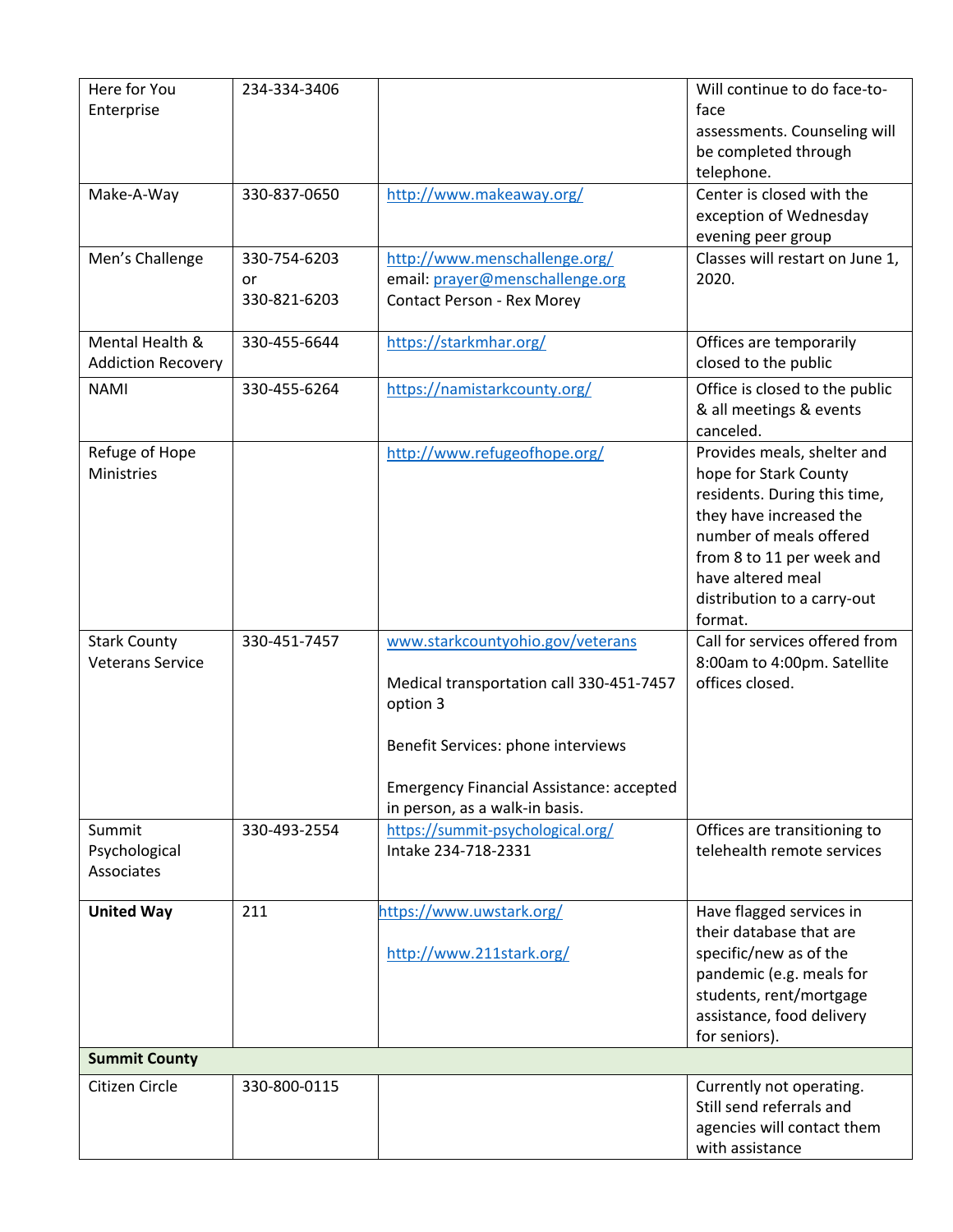| <b>Summit County</b><br><b>Public Health</b><br>COVID-19 hotline         | 330-926-5795                                                    | www.scph.org/covid-19                                                                                                                                                                                                                                                                                                                                                                                                                                                                                                                                                                                                                                                            |                                                                                                                                                                                                                                                                    |
|--------------------------------------------------------------------------|-----------------------------------------------------------------|----------------------------------------------------------------------------------------------------------------------------------------------------------------------------------------------------------------------------------------------------------------------------------------------------------------------------------------------------------------------------------------------------------------------------------------------------------------------------------------------------------------------------------------------------------------------------------------------------------------------------------------------------------------------------------|--------------------------------------------------------------------------------------------------------------------------------------------------------------------------------------------------------------------------------------------------------------------|
| <b>ADM Crisis Center</b><br>& Psychiatric<br>Emergency<br>Services (PES) | 330-434-9144 or<br>Crisis Textline-<br>text 4HOPE to<br>741-741 |                                                                                                                                                                                                                                                                                                                                                                                                                                                                                                                                                                                                                                                                                  | Open and accepting patients<br>24/7 for addiction and<br>mental health related<br>Emergencies                                                                                                                                                                      |
| Aspire Employment                                                        | 330-753-5627                                                    | http://aspireemployment.com/?nr=0<br>email: dawn@aspireemployment.com,<br>abby@aspireemployment.com                                                                                                                                                                                                                                                                                                                                                                                                                                                                                                                                                                              | Currently open. Please call<br>for appointments before you<br>come in due to limiting the<br>number of people in the<br>office. Utilizing phone<br>interviews.                                                                                                     |
| Akron UMADAOP                                                            | 330-379-3476                                                    | https://www.akronumadaop.com/                                                                                                                                                                                                                                                                                                                                                                                                                                                                                                                                                                                                                                                    | Accepting referrals, client are<br>assessed in a sterilized room<br>and talk with counselor via<br>phone                                                                                                                                                           |
| <b>Brightview Health</b>                                                 | 833-510-4357                                                    | https://brightviewhealth.com/                                                                                                                                                                                                                                                                                                                                                                                                                                                                                                                                                                                                                                                    | Group therapy suspended,<br>other services still in operation                                                                                                                                                                                                      |
| <b>Catholic Charities</b><br>of Summit County                            | 330-762-7481                                                    | https://ccdocle.org/summit-county<br>https://ccdocle.org/currentservices                                                                                                                                                                                                                                                                                                                                                                                                                                                                                                                                                                                                         | Open for business. Utilizing<br>Telehealth for many<br>appointments (behavioral<br>health, recovery support, case<br>management), some in person<br>service including basic needs<br>(food, phone, emergency<br>assistance)                                        |
| Child Support                                                            | 330-643-2765                                                    | Apply for child support:<br>https://co.summitoh.net/prosecutor/ind<br>ex.php/divisions/child-support-<br>enforcement/csea-forms<br><b>CSEA forms:</b><br>https://co.summitoh.net/prosecutor/ind<br>ex.php/divisions/child-support-<br>enforcement/csea-forms<br><b>Email documents:</b><br>summitcseadocs@jfs.ohio.gov or drop off<br>in person to the drop-box located on the<br>5 <sup>th</sup> floor of the Ohio Building<br>Payments:<br>https://oh.smartchildsupport.com or by<br>phone 888-965-2676 or mail Ohio Child<br>Support Payment Center, P.O. Box<br>182372 Columbus OH 43218-2372 or<br>mobile app with Alipay, Apple Pay, Google<br>Pay, PayPal and WeChat Pay. | Offices closed. Still conducting<br>business but only by phone or<br>via the portal.<br>Phone hold-times may be<br>longer than normal.<br>Drive-up, appointment only<br>genetic testing is now<br>available. To schedule an<br>appointment, call 330-643-<br>2765. |
| <b>Coleman Services</b>                                                  | 800-673-1347                                                    | https://www.colemanservices.org/<br>24/7 crisis support: 877-796-3555                                                                                                                                                                                                                                                                                                                                                                                                                                                                                                                                                                                                            | Center is open and offering<br>virtual and telehealth<br>appointments                                                                                                                                                                                              |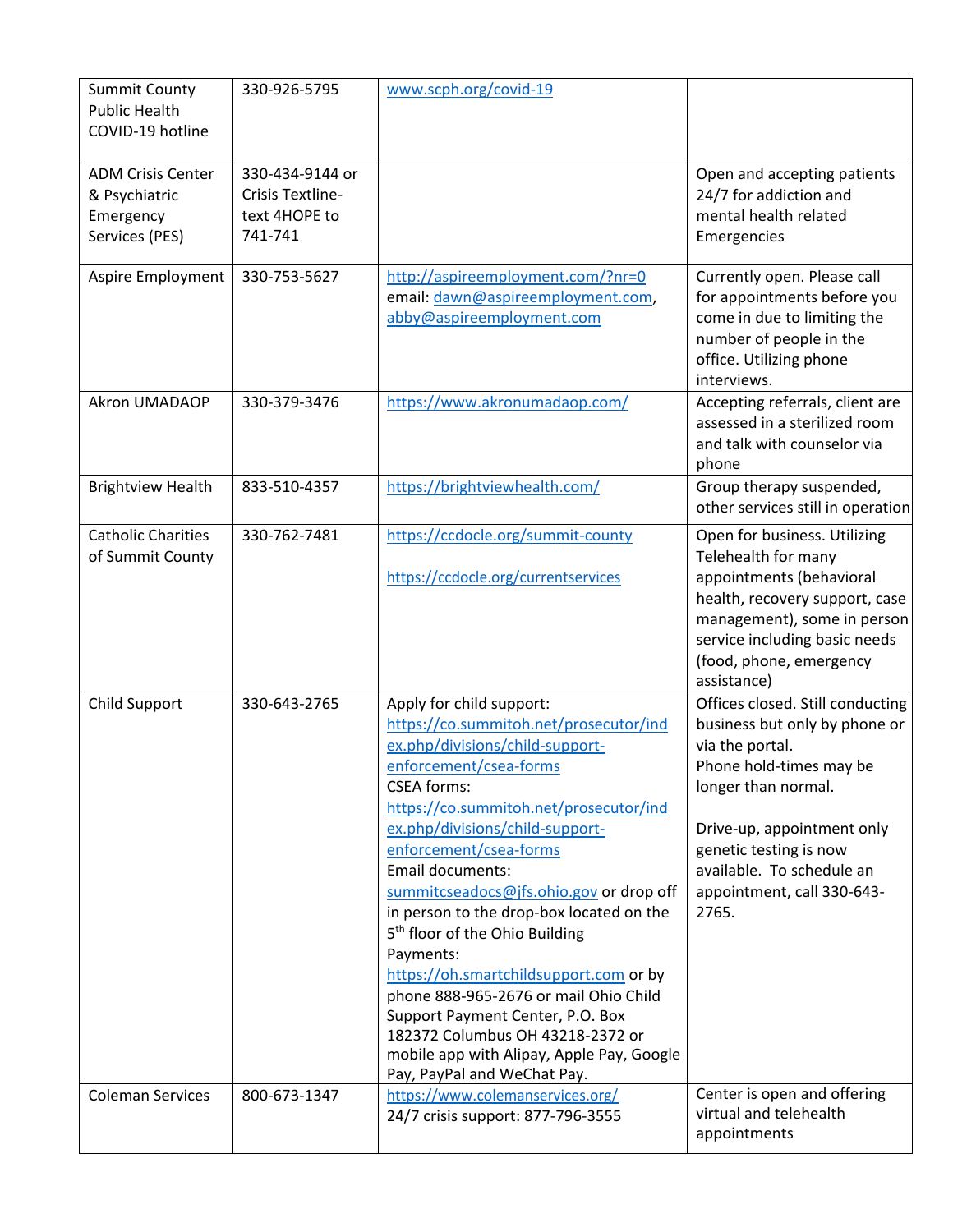| <b>College Now</b>                | 216-241-5587           | https://www.collegenowgc.org/            | Resource Centers closed.                            |
|-----------------------------------|------------------------|------------------------------------------|-----------------------------------------------------|
|                                   |                        | email: resourcecenter@collegenowgc.org   | Appointments by telephone<br>or virtual appointment |
| Community Support                 | Main Number:           | https://www.cssbh.org/                   | CSS is open. Intakes are being                      |
| Services                          | 330-253-9388           |                                          | conducted by telephone.                             |
|                                   |                        |                                          | Other services offered by                           |
|                                   | <b>CSS Appointment</b> |                                          | telephone include psychiatry                        |
|                                   | Center:                |                                          | and counseling. Case                                |
|                                   | 330-996-9130           |                                          | management services are                             |
|                                   |                        |                                          | being offered with some                             |
|                                   |                        |                                          | modification as to how the                          |
|                                   |                        |                                          | services are being provided.                        |
|                                   |                        |                                          | The primary focus of case                           |
|                                   |                        |                                          | management is assisting with                        |
|                                   |                        |                                          | basic needs. When possible,                         |
|                                   |                        |                                          | services are being provided                         |
|                                   |                        |                                          | by telephone. Homeless                              |
|                                   |                        |                                          | Outreach remains open.                              |
|                                   |                        |                                          | Visitors are not permitted at                       |
|                                   |                        |                                          | any of our residential                              |
|                                   |                        |                                          | programs.                                           |
| Financial                         | $2 - 1 - 1$            | uwsummit.org/fec                         | Offering virtual services for                       |
| Empowerment                       |                        |                                          | individuals who live or work in                     |
| Center by United                  |                        |                                          | Summit Co. Includes virtual                         |
| Way of Summit                     |                        |                                          | financial coaching as well as                       |
| County                            |                        |                                          | virtual income tax assistance.                      |
|                                   |                        |                                          | We are also offering 15 minute                      |
|                                   |                        |                                          | "Ask a Financial Coach" phone                       |
|                                   |                        |                                          | calls for individuals with any                      |
|                                   |                        |                                          | financial questions related to                      |
|                                   |                        |                                          | unemployment, stimulus                              |
|                                   |                        |                                          | payments, debt collectors, etc.                     |
| Haven of Rest                     | 330-535-1563           | https://havenofrest.org/                 |                                                     |
| Ministries                        |                        | 24 North Prospect St, Akron              |                                                     |
| <b>Homeless Shelter</b>           |                        |                                          |                                                     |
|                                   |                        |                                          |                                                     |
| <b>Head Start</b>                 | 330-376-7730           | https://www.ca-akron.org/                | Call regarding availability of                      |
|                                   |                        |                                          | programs                                            |
| Heart to Heart                    | 330-724-1950           | http://heart2heartfsc.org/               | Agency is closed. Providing                         |
|                                   |                        |                                          | routine and crisis counseling                       |
|                                   |                        |                                          | with Telehealth Counseling at                       |
|                                   |                        |                                          | 330-737-7121                                        |
| Here For You                      | 234-804-3008           |                                          | Will continue to do face-to-                        |
| Enterprise                        |                        |                                          | face                                                |
|                                   |                        |                                          | assessments. Counseling will                        |
|                                   |                        |                                          | be completed through                                |
|                                   | 330-643-3080 or        |                                          | telephone.<br>Offices closed but still              |
| Opportunities for<br>Ohioans with | 800-251-2368           | www.ood.ohio.gov<br>Contact online:      |                                                     |
|                                   |                        |                                          | working. Call directly or                           |
| <b>Disabilities</b>               |                        | https://ood.ohio.gov/wps/portal/gov/ood/ | online                                              |
|                                   |                        | about-us/contact-us                      |                                                     |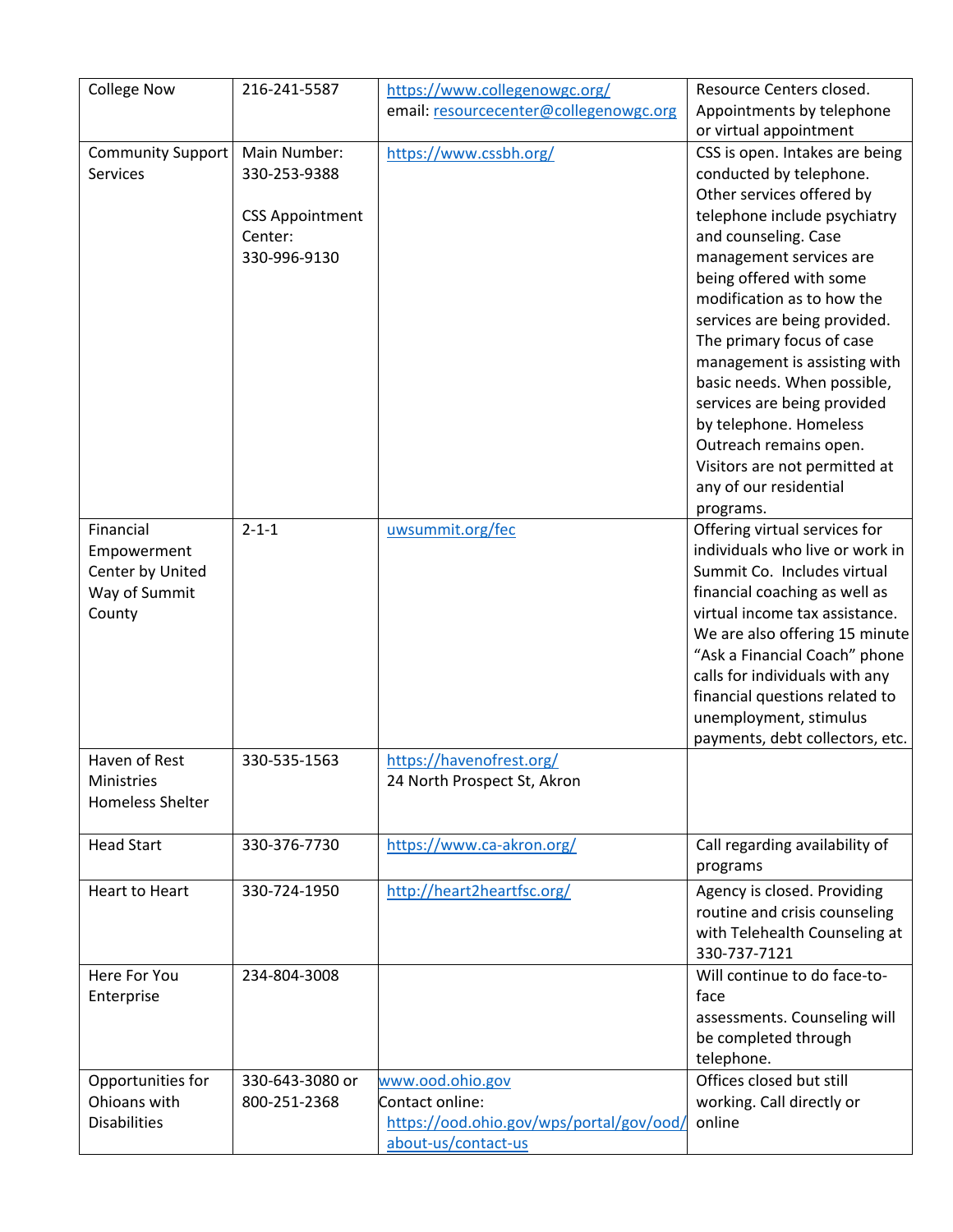| Oriana House                                  | 330-535-8116                                             | http://www.orianahouse.org/                                                                        | Reduce capacity for<br>residential services. Full<br>service for EM, SCRAM and<br>Day Reporting                                                                                                                                                                                                     |  |  |  |
|-----------------------------------------------|----------------------------------------------------------|----------------------------------------------------------------------------------------------------|-----------------------------------------------------------------------------------------------------------------------------------------------------------------------------------------------------------------------------------------------------------------------------------------------------|--|--|--|
| Portage Path                                  | 330-253-3100<br><b>Support Hotline</b><br>(330) 434-9144 | https://www.portagepath.org/                                                                       | Started groups - they'll be<br>meeting in our Akron office<br>for the present time since we<br>have larger rooms to<br>maintain social distancing.<br><b>Psychiatric Emergency</b><br>Services (PES) remains open<br>and the plan is they will<br>remain open as a mental<br>health emergency room. |  |  |  |
| <b>Red Oak Behavioral</b><br>Health           | 330-996-4600                                             | https://redoakbh.org/                                                                              | Open to provide services to<br>our clients via Telehealth.                                                                                                                                                                                                                                          |  |  |  |
| Refuge of Hope<br><b>Homeless Shelter</b>     | 330-453-1785                                             | http://www.refugeofhope.org/                                                                       | Call Homeless Hotline at<br>330-452-4363 to reserve a<br>bed                                                                                                                                                                                                                                        |  |  |  |
| South Street<br>Ministries                    | 330-800-0115                                             |                                                                                                    | Tuesday support meetings<br>are cancelled but reentry<br>support over the phone                                                                                                                                                                                                                     |  |  |  |
| Summit ADM<br>Board                           | 330-762-3500                                             | https://www.admboard.org/                                                                          | Closed to walk-in traffic.                                                                                                                                                                                                                                                                          |  |  |  |
| Summit<br>Psychological<br>Associates         | 330-535-8181                                             | https://summit-psychological.org/<br>Intake 234-718-2331                                           | Offices are transitioning to<br>telehealth remote services                                                                                                                                                                                                                                          |  |  |  |
| <b>Truly Reaching You</b><br>Ministers        | 330-785-9294                                             | http://trulyreachingyou.com/                                                                       | Still open but some services<br>cancelled or limited                                                                                                                                                                                                                                                |  |  |  |
| <b>Trumbull County</b>                        |                                                          |                                                                                                    |                                                                                                                                                                                                                                                                                                     |  |  |  |
| Compass Family &<br><b>Community Services</b> | 330-394-9090                                             | https://compassfamily.org/<br>or<br>email or call Laura Consiglio:<br>lconsiglio@compassfamily.org | Workforce program<br>continues to be up and<br>running. A few limitations on<br>how services are delivered.<br>We are helping individuals<br>with a mental health<br>diagnosis and/or a substance<br>abuse disorder find<br>employment                                                              |  |  |  |
| <b>County Crisis Line</b>                     |                                                          | <b>Help Hotline</b><br>330-747-2696<br>330-747-5437 (Senior Line)<br>866-3030-7337 (Warm Line)     | Provides non-emergency<br>information and referral<br>service. Provides basic<br>information and referral for<br>surrounding areas, state and<br>national resources. Staff is<br>trained in crisis intervention,<br>suicide prevention and<br>supportive listening                                  |  |  |  |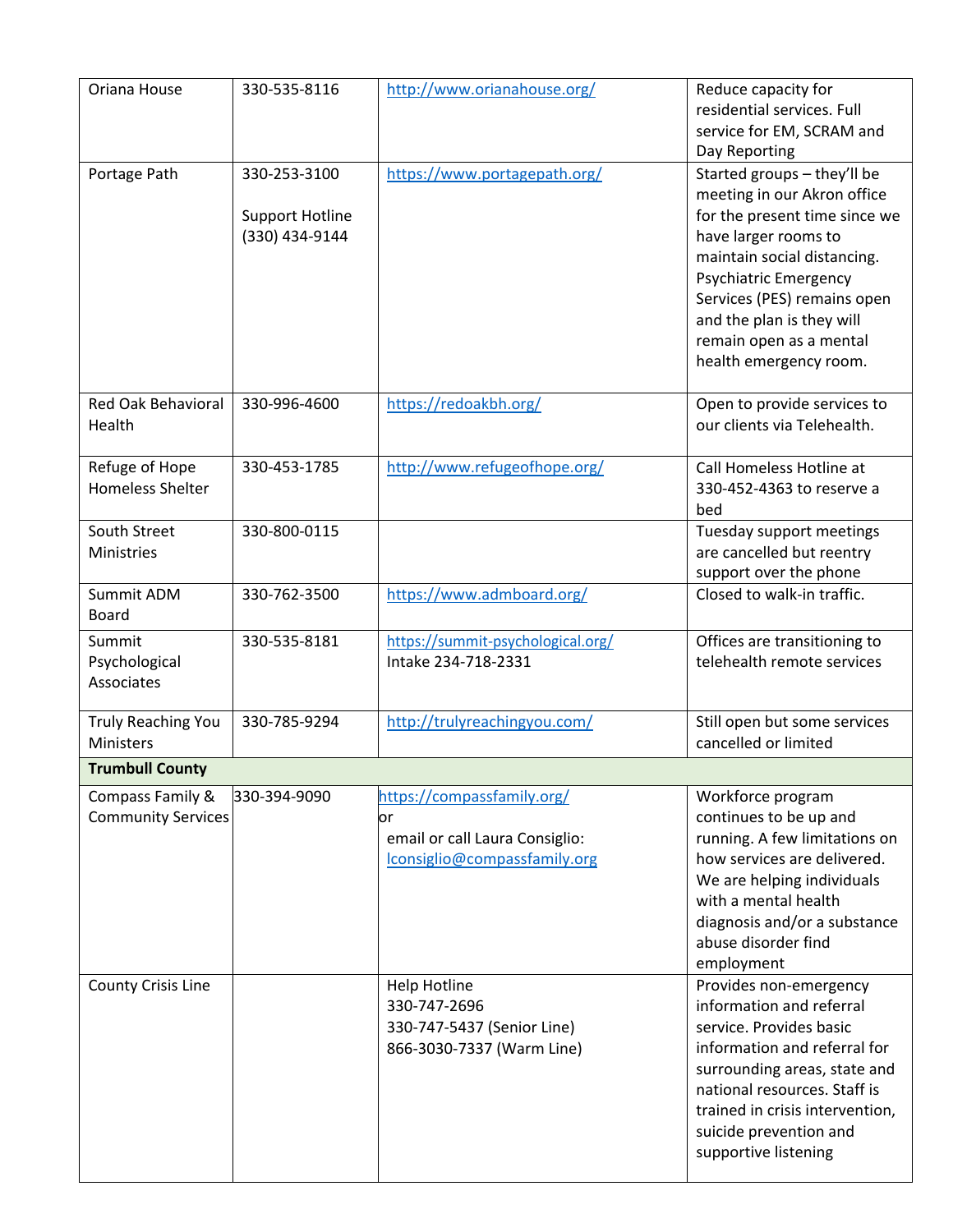| County Crisis Line                                         |                       | <b>Coleman Access Center</b><br>330-392-1100                                                                                       | Provides 24-hour services for<br>individuals experiencing<br>emotional crisis. Services<br>include consultation and<br>referral, support and<br>emergency mental health<br>and substance abuse<br>Assessments |
|------------------------------------------------------------|-----------------------|------------------------------------------------------------------------------------------------------------------------------------|---------------------------------------------------------------------------------------------------------------------------------------------------------------------------------------------------------------|
| <b>Brightview Health</b>                                   | 833-510-4357          | https://brightviewhealth.com/                                                                                                      | Group therapy suspended,<br>other services still in operation                                                                                                                                                 |
| <b>Coleman Services</b>                                    | 800-673-1347          | https://www.colemanservices.org/<br>24/7 crisis support: 877-522-0502                                                              | Center is open and offering<br>virtual and telehealth<br>appointments                                                                                                                                         |
| <b>Head Start</b>                                          | 330-393-2507          | http://www.tcaphelps.org/                                                                                                          | Call regarding availability of<br>programs                                                                                                                                                                    |
| <b>Mahoning Valley</b><br><b>Reentry Coalition</b>         | 330-469-3659          | Chairperson-Celeste Rodgers 330-727-7436<br>Co-Chairperson-James Brown<br>Email:<br>mahoningvalleyreentrycoalition@hotmail.<br>com | We are open for calls and<br>limited services. Case by<br>case situation in services<br>being rendered.                                                                                                       |
| Ohio Means Jobs                                            | 330-675-2179          | https://Ohiomeansjobs.com/trumbull                                                                                                 | Currently closed but still<br>assisting by phone                                                                                                                                                              |
| Senior Support<br><b>Action Group</b>                      | 330-520-4038<br>x2222 | https://rsvp.fcsserves.org/                                                                                                        | Provides services including<br>delivery of groceries, food<br>boxes, medications,<br>transportation to medical<br>appointments, check-in calls<br>and sewing masks                                            |
| The Red Zone                                               | 330-787-1367          | www.theredzoneoh.com<br>email: mroberson@theredzoneyt.com                                                                          | Still accepting new clients<br>and referrals Have available<br>beds for males and females in<br>sober living houses.                                                                                          |
| <b>Warren Family</b><br>Mission                            | 330-394-5437          | https://warrenfamilymission.com/<br>Email: info@warrenfamilymission.com                                                            |                                                                                                                                                                                                               |
| <b>Tuscarawas County</b>                                   |                       |                                                                                                                                    |                                                                                                                                                                                                               |
| Citizen Circle                                             | 330-401-3490          | <b>Phyllis Boice</b>                                                                                                               | Call for assistance                                                                                                                                                                                           |
| <b>County Crisis Line</b>                                  | 330-343-1811          |                                                                                                                                    |                                                                                                                                                                                                               |
| Friends of<br>Homeless                                     | 330-602-6100          | https://fothtusc.org/index.php<br>211 East High Ave, New Philadelphia                                                              |                                                                                                                                                                                                               |
| <b>HARCATUS Family</b><br>Support and Head<br><b>Start</b> | 855-806-9650          | www.harcatus.org<br>Head Start: 740-922-0934                                                                                       | Telephone appointments<br>only                                                                                                                                                                                |
| Job and Family<br>Services                                 | 1-844-640-6446        | https://www.tcjfs.org/<br>Individual can access<br>https://benefits.ohio.gov to apply for<br>assistance                            | Lobby closed to the public but<br>is still here to serve clients via<br>telephone or online<br>application.                                                                                                   |